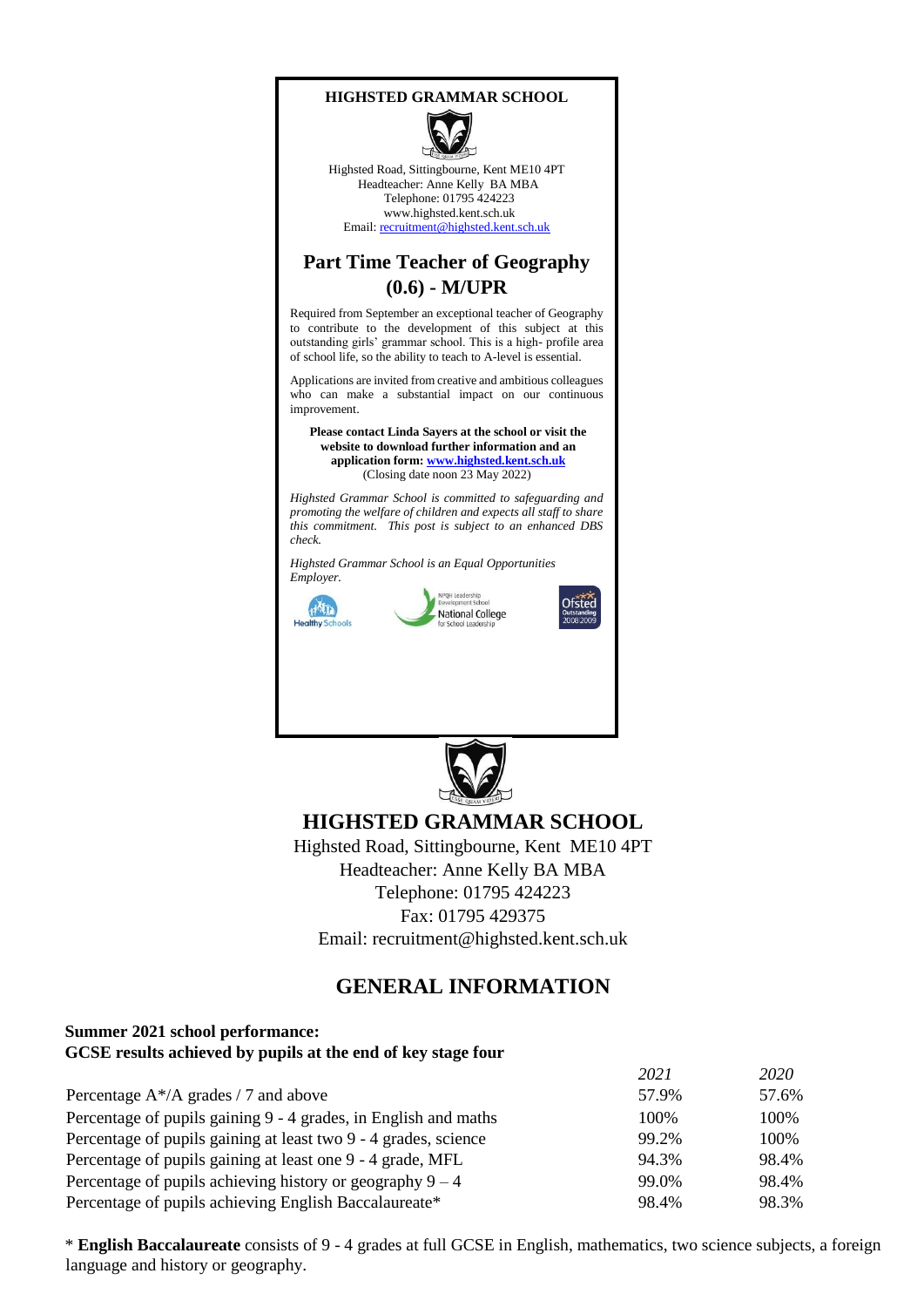| A-level results achieved by students at the end of Year 13 |       |       |  |
|------------------------------------------------------------|-------|-------|--|
|                                                            | 2021  | 2020  |  |
| Percentage pass rate                                       | 100\% | 100\% |  |
| Percentage $A^*$ -B grades                                 | 83%   | 81%   |  |

*'Highsted Grammar School is an outstanding school. It knows its strengths and areas requiring improvement very well.'* 

*'The school is ambitious for its students and is very effectively focusing the staff team and the girls themselves on raising their expectations and achievements.'* 

*'The school effectively enables girls to make excellent progress. They achieve the highest academic standards.'* 

*'The curriculum gives girls an outstanding range of experiences and there is excellent involvement in extra-curricular activities.'* 

*'There is a strong mutual respect between staff and girls. Initiative is encouraged and girls say that they get on very well together, help one another and enjoy school.'* 

(Ofsted Inspection report 2009)

Highsted Grammar School is a small girls' grammar school (around 900 on roll, including 182 in Sixth Form) situated in the North Kent town of Sittingbourne. As an outstanding school, we were one of the first to convert to academy status in the autumn term 2010.

Excellent road and rail connections give easy access to London, Canterbury, Ashford and the Continent. Sailing and swimming facilities in the area are good and there are plenty of community activities (for example, orchestral, choral, theatrical clubs, etc.) available. Theatres in Canterbury and Maidstone, as well as those in London, provide entertainment. A well-equipped sports complex in the town has excellent facilities both for the serious sportsman and woman and for family recreational use. House prices are relatively low for the South East and opportunities for further professional development are excellent.

The school itself is a high-performing girls' school, where pastoral care and enrichment feature as highly as academic success. Having featured three times in Her Majesty's Chief Inspector's list of outstanding schools, we are proud to play a leading role in the education of young people in our area. The pupils are exceptional in every way – they are enthusiastic, personable, caring, and show considerable initiative – and we enjoy the strong support of parents. Likewise, the staff team – teaching, support and administrative – is talented, dedicated, hard-working and committed to the continuing success of the school. The governing body represents a group of capable, multi-skilled individuals, wholly supportive of the work we do.

The main block of the school was opened in 1958 when the school moved from older premises and since then other buildings have been added, including a technology block, new laboratories and additional classrooms. Development of the site continues with an imaginative, multi-purpose teaching area – the Hi-pod; new PE and dance studio, language laboratory and media studies/photography suite.

The Learning Resource Centre was created out of the old school library and boasts a light, comfortable and airy environment with good book stock, excellent ICT facilities and a pleasant reading area. It is very popular with students and well used by all age groups. Books, newspapers and specialist magazines are catalogued alongside other media and loans are monitored through an electronic library management system. Much of the day-to-day running of the Centre is undertaken by a group of library prefects, trained and overseen by the Centre Manager.

Highsted is a school of opportunity for staff as well as pupils, winning the School Achievement Award in two out of the three years that the scheme ran. We contribute extensively to initial teacher training, with many PGCE and SCITT trainees successfully completing their programme in the school each year and in recent years, no less than six members of the leadership team have been promoted to headship posts.

Pupils are granted places at the school on the basis of success in the Kent selection tests or the Highsted Test, broadly speaking they represent the top 25% of the ability range. The economic and social characteristics of the locality are not the most affluent in Kent, so opportunities for value-added are high and the school is able to make a real impact within the community. At Sixth Form level we work in partnership with two other local schools, Borden Grammar (boys) and Fulston Manor (mixed). Through this arrangement, we focus mainly on A-level provision and are able to offer more than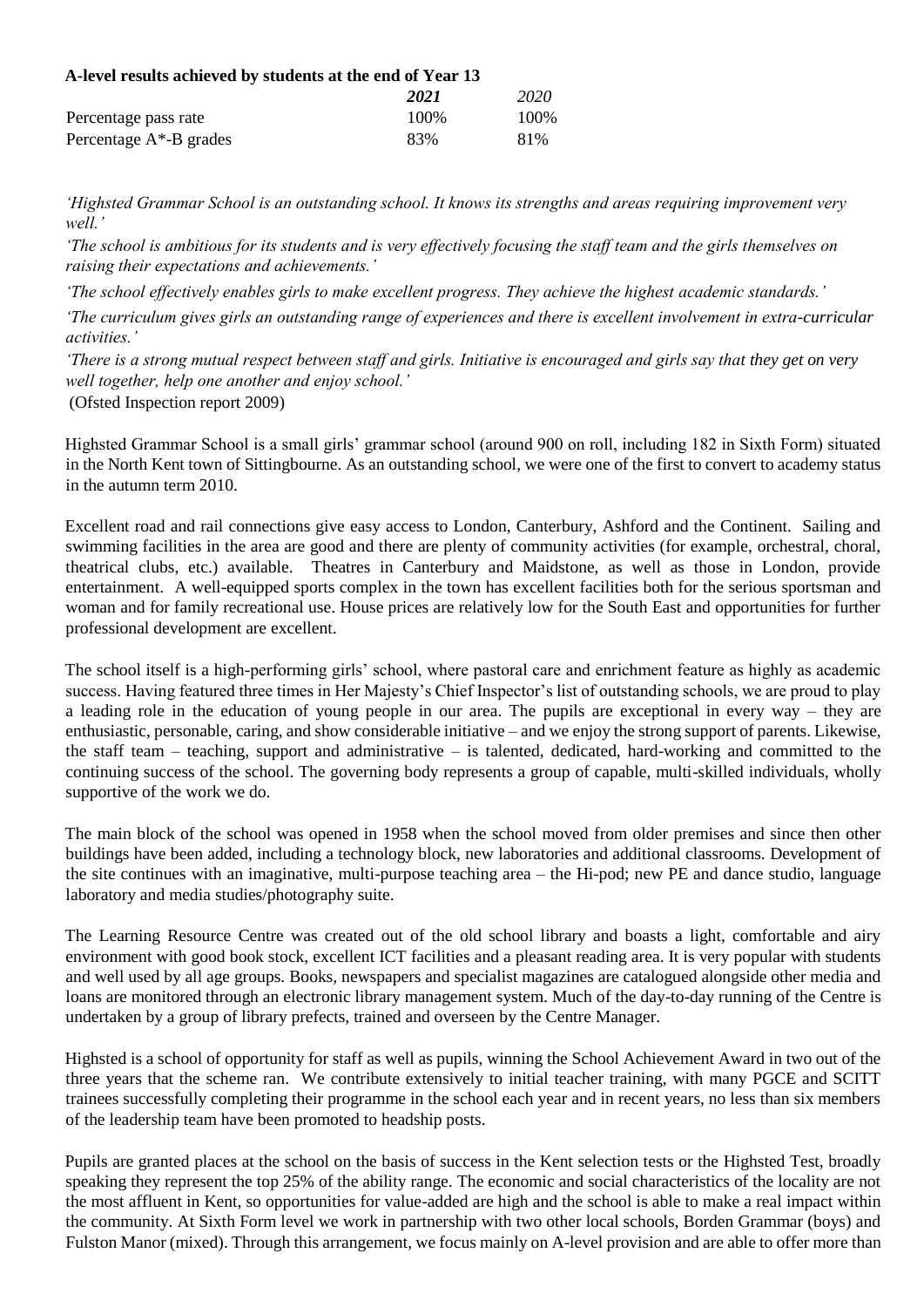34 different courses, including several applied A-level options. Highsted continues to be placed in the top 100 secondary schools (The Telegraph) based on our A-level results.

The school, formerly sponsored by Microsoft, received specialist school status through science and consequently we have implemented major changes to the ICT infrastructure to make full use of these connections. Across the school we regard this not only as a strategy to develop science further and promote the role of women in this area, but also as the opportunity to enhance provision across the whole curriculum.

Music and drama within the school are exceptional, with high quality productions taking place every term. There is a strong choral tradition in the school. Sporting activity also features highly in the work that we do, and the pupils enjoy both local and national recognition in areas as diverse as cricket, judo and life-saving. Other extra-curricular activities are wide-ranging and responsive to student need. A very strong School Council has been an established part of Highsted for more than 50 years.

The school has enjoyed a long-standing partnership with Gymnasium Fridericianum, Erlangen in Bavaria and this has led to regular exchange visits for more than 25 years. From our advantageous geographical position, we are also able to undertake day trips to Europe and each year there are study visits to France, Belgium and Italy, organised by different subject areas. For the first time in 2005, a group of Year 12 students spent three weeks in quality work experience placements in Brussels and this has now become a regular part of the summer term enrichment programme, supported by substantial grants from the EU.

From this brief description, potential candidates will realise that this grammar school offers far more than a purely academic focus. This does not come about by accident. It is entirely dependent on the determination and commitment of the whole school community, alongside effective delegation of tasks. If you have the potential to contribute to an exceptional school and would like to be part of a friendly, winning team, we would love to hear from you!

This post would suit a creative and ambitious professional who can work well as part of a team, is keen to contribute ideas and take on new initiatives and has high expectations of the students. It provides an opportunity to work with able and well-motivated students within a successful department and with friendly colleagues. Flexibility and a personal desire to broaden professional experience would be an advantage.

In line with supporting the wellbeing of all staff, all Highsted employees will receive a private health care package supported by Benenden Health Care.

Anne Kelly (March 2022)

#### **The Geography Department**

We are looking for a dynamic, innovative and hard-working individual to join a committed and high performing Geography department that operates as a team – supporting and motivating one another in what is often demanding but always enjoyable work. Members of the department are encouraged to develop up-to-date resources using topics relevant to today's society and an ever-changing Geographical landscape.

Geography is an ever-evolving subject area, and we embrace change and developments in the specification and the wider curriculum, so your ability to research geographical issues will be vital.

The department's results and progress measures are very high across all key stages. Our aim is always to enrich the cultural capital and develop the wider reading of the whole child as a future global citizen and adult; our courses from KS3 offer plenty of opportunity to do that. We teach Edexcel B GCSE and Edexcel A level. Our department believes in going the extra mile for our students and we are very passionate about what we do. The department is well resourced, and operates in a collegiate spirit of shared excellence with other departments and there is a tradition of engaging in shared practice and cross curricular links with other subjects to have a positive impact on student learning. Geography is generally taught in a subject-dedicated suite of rooms with easy access to a very wide range of texts and materials. Each room has an interactive whiteboard. Students are in mixed-ability groupings, within the selective school context, across all key stages. At Key Stage 3, students are taught an up-to-date and challenging curriculum with plenty of opportunities to develop SMSC links as well as engaging in high performance learning within the classroom to give students a range of transferrable skills.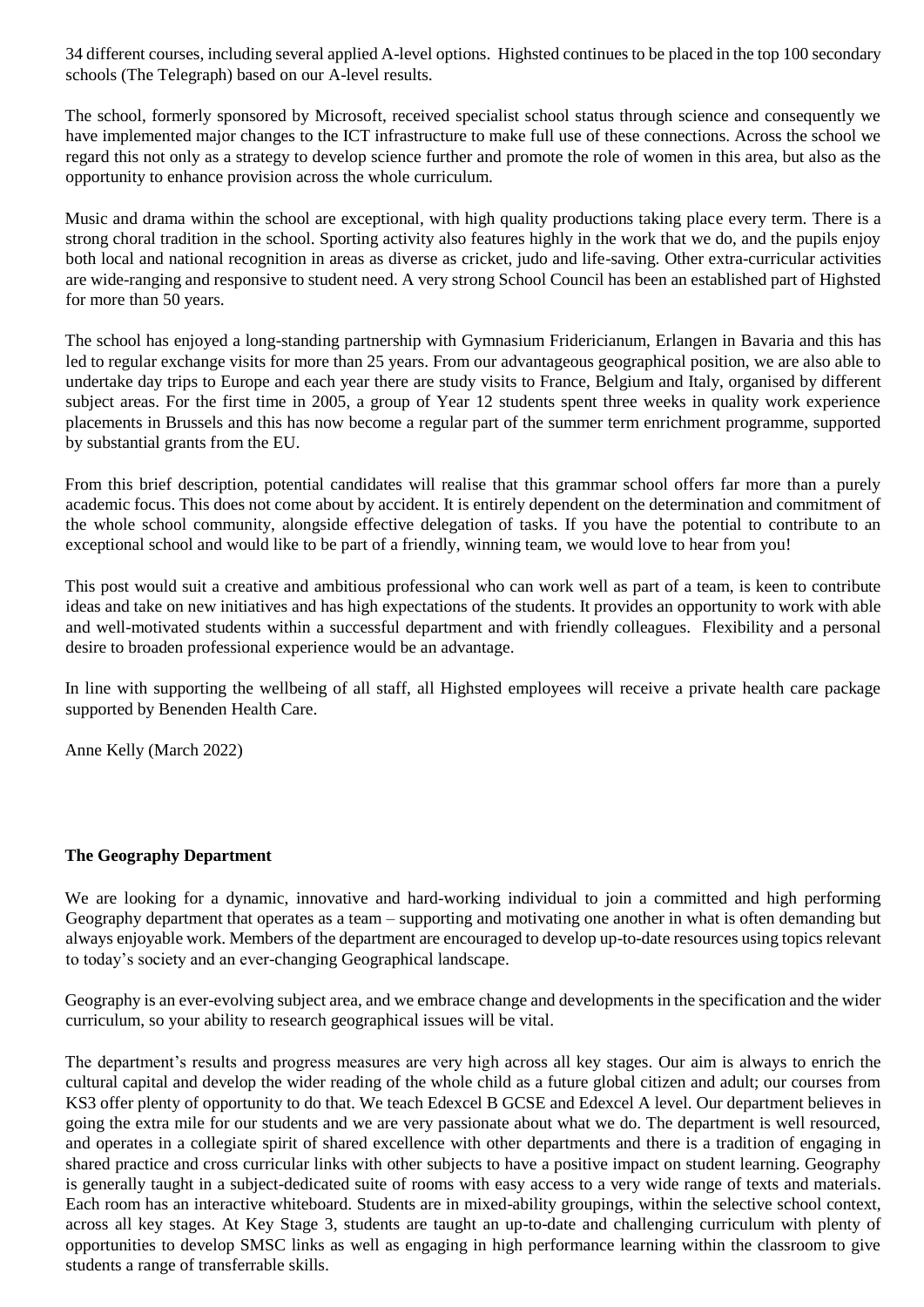The department is committed to contributing to the continuous improvement of teaching and learning and are guided by pedagogy and practice such as Rosenshine's Principles of Instruction which we feel gives students the best outcomes from KS3 to A level. We pride ourselves in producing well-read students with an interest in an everchanging world around them. We are looking forward to appointing an outstanding colleague who can contribute to the continued success of Geography at the school.

Jo Cutler (March 2022) Head of Geography

### **HIGHSTED GRAMMAR SCHOOL: JOB PROFILE**

#### SUBJECT TEACHER RESPONSIBILITIES – M/UPS

#### Name: Main subject: Geography

| <b>ACTIVITY</b>                         | <b>RESPONSIBILITIES</b>                                                                                                                                                                                                                                                                                                                                                                                                                                                                                                                                                                                                      | <b>NOTES</b> |
|-----------------------------------------|------------------------------------------------------------------------------------------------------------------------------------------------------------------------------------------------------------------------------------------------------------------------------------------------------------------------------------------------------------------------------------------------------------------------------------------------------------------------------------------------------------------------------------------------------------------------------------------------------------------------------|--------------|
| <b>LINE</b><br><b>MANAGEMENT</b>        | Responsible to Line Manager (subject teacher role).<br>$\bullet$<br>Professional Tutor (ITT & Staff Training during induction period)<br>Responsible to Head of Year (form tutor role).<br>$\bullet$                                                                                                                                                                                                                                                                                                                                                                                                                         |              |
| <b>CURRICULUM</b>                       | Plan and prepare lessons in line with departmental schemes of<br>$\bullet$<br>work, using appropriate teaching methods and resources.<br>Mark and monitor pupils' class and homework providing<br>٠<br>constructive oral and written feedback, and setting targets for<br>pupils' progress.<br>Contribute to the development of schemes of work and<br>departmental policies.<br>Contribute to enrichment activities which further the aims of the<br>٠<br>subject and the school.                                                                                                                                           |              |
| <b>PUPILS</b>                           | Set high expectations for pupils' behaviour, establishing and<br>$\bullet$<br>maintaining a good standard of discipline.<br>Undertake pupil supervisory duties and cover for absent<br>$\bullet$<br>colleagues in line with school procedures.<br>Operate department and school rewards' policies.<br>٠<br>Assess and record each pupil's progress, including through<br>$\bullet$<br>observation, questioning, testing and marking.<br>Make every reasonable effort to ensure delivery of the school's<br>Home School Agreement.<br>Undertake form tutor responsibilities as set out in the Staff<br>$\bullet$<br>Handbook. |              |
| <b>MONITORING</b>                       | Understand and know how national, local and school data can<br>٠<br>be used to set clear targets for pupils' achievement.<br>Contribute to department monitoring of the assessment of<br>٠<br>pupils.                                                                                                                                                                                                                                                                                                                                                                                                                        |              |
| <b>COMMUNICATION</b>                    | Contribute to meetings and discussions about teaching methods,<br>$\bullet$<br>schemes of work and departmental policies.<br>Keep Subject Leader, Form Tutors and Heads of Year informed<br>$\bullet$<br>about the progress of pupils being taught.<br>Share good practice within and across the subject area.                                                                                                                                                                                                                                                                                                               |              |
| <b>EXTERNAL</b><br><b>COMMUNICATION</b> | Maintain familiarity with statutory assessment and reporting<br>requirements.<br>Prepare and present informative reports to parents and meet with<br>$\bullet$<br>them to discuss pupils' progress.                                                                                                                                                                                                                                                                                                                                                                                                                          |              |
| <b>STAFFING</b>                         | Review own professional development and identify training<br>$\bullet$<br>needs.<br>Take part in the performance management arrangements.<br>$\bullet$<br>Take part in lesson observations to share good practice.<br>$\bullet$                                                                                                                                                                                                                                                                                                                                                                                              |              |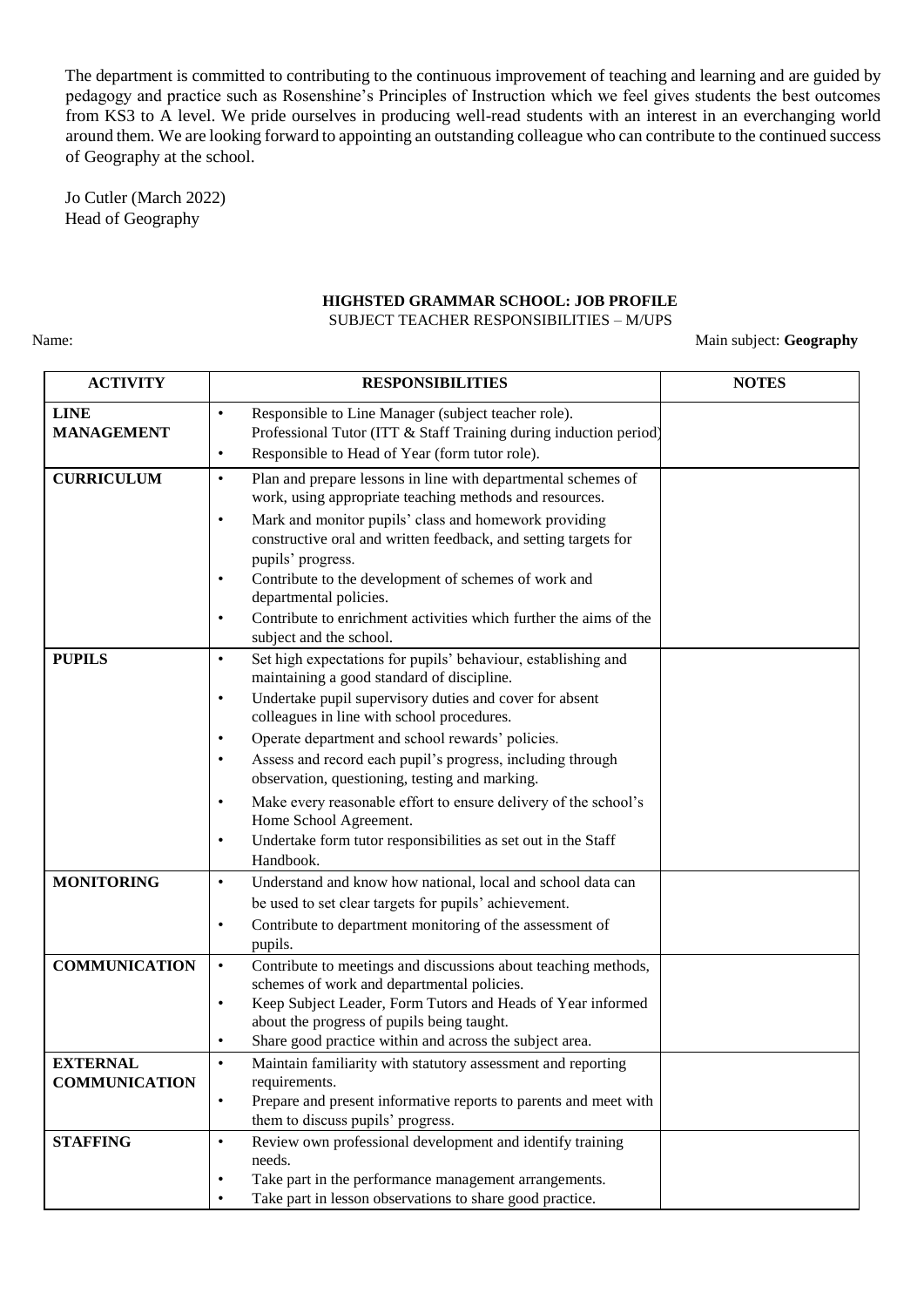| <b>BUDGETS/</b><br><b>RESOURCES</b>                         | Assist department leadership to:<br>- identify resource needs<br>- develop and maintain departmental resources<br>- keep departmental areas tidy and have effective displays.<br>Follow agreed safety procedures for the department.                                                                                |
|-------------------------------------------------------------|---------------------------------------------------------------------------------------------------------------------------------------------------------------------------------------------------------------------------------------------------------------------------------------------------------------------|
| <b>OTHER</b><br><b>SPECIFIED</b><br><b>RESPONSIBILITIES</b> | Participate and/or lead existing activities which promote the<br>school's ethos, including RSE and Citizenship<br>Contribute to new initiatives as part of the teaching team.<br>Support the development of literacy, numeracy and reading across<br>the school and be involved in the schools' outreach programme. |

**NOTE:** This job profile is based on the Professional Standards for Teachers - England (published by TDA) and is subject to the Conditions of Employment contained within the Highsted Academy Trust contract, as issued. It is reviewed regularly and aspects may be amended in negotiation with Team Leaders.

**Signed** .................................................... **Date**.............................................. **Person Specification** 

### **Subject Teacher: Geography**

|                                     | Essential                                                                                                      | Desirable                                                                                                   |
|-------------------------------------|----------------------------------------------------------------------------------------------------------------|-------------------------------------------------------------------------------------------------------------|
| <b>Experience</b>                   | Qualified teacher, ability to teach<br>Geography up to GCSE and A-level.                                       | Ability to contribute to an additional<br>subject                                                           |
|                                     | Willingness to contribute fully to wider<br>initiatives/developments within school.                            | Experience in working across the<br>curriculum to support the development<br>of the wider curriculum offer. |
|                                     | Evidence of taking responsibility for own<br>professional development.                                         |                                                                                                             |
|                                     | Evidence of outstanding teaching skills,<br>leading to consistently high standards of<br>achievement.          | Successful experience in raising student<br>achievement and adding value.                                   |
|                                     | Willingness to participate in the school's<br>broad extra-curricular programme.                                | Experience of personal involvement in<br>the wider curriculum.                                              |
|                                     | Knowledge of current developments in<br>teaching and learning.                                                 | Experience of using ICT for subject<br>development and curriculum innovation.                               |
|                                     | Evidence of working with other professionals<br>as part of a team.                                             | Application of good practice across<br>other subject areas.                                                 |
| <b>Personal</b><br><b>Qualities</b> | Ability and confidence to work autonomously<br>and to contribute fully as a member of the<br>wider staff team. |                                                                                                             |
|                                     | Enjoy working with young people.                                                                               |                                                                                                             |
|                                     | Enthusiasm for the subject and a desire to<br>communicate that to others.                                      |                                                                                                             |
|                                     | Demonstrate energy, vigour and<br>perseverance and promote an 'I can'<br>philosophy.                           | Ability to enthuse and motivate others.                                                                     |
|                                     | Ability to prioritise, plan and organise own<br>work and that of students.                                     | Willingness to take on delegated<br>responsibility.                                                         |
|                                     | Sense of humour.                                                                                               |                                                                                                             |
|                                     | Ability to work under pressure and meet<br>deadlines.                                                          | Ability to build on the experience,<br>advice and contribution of others.                                   |